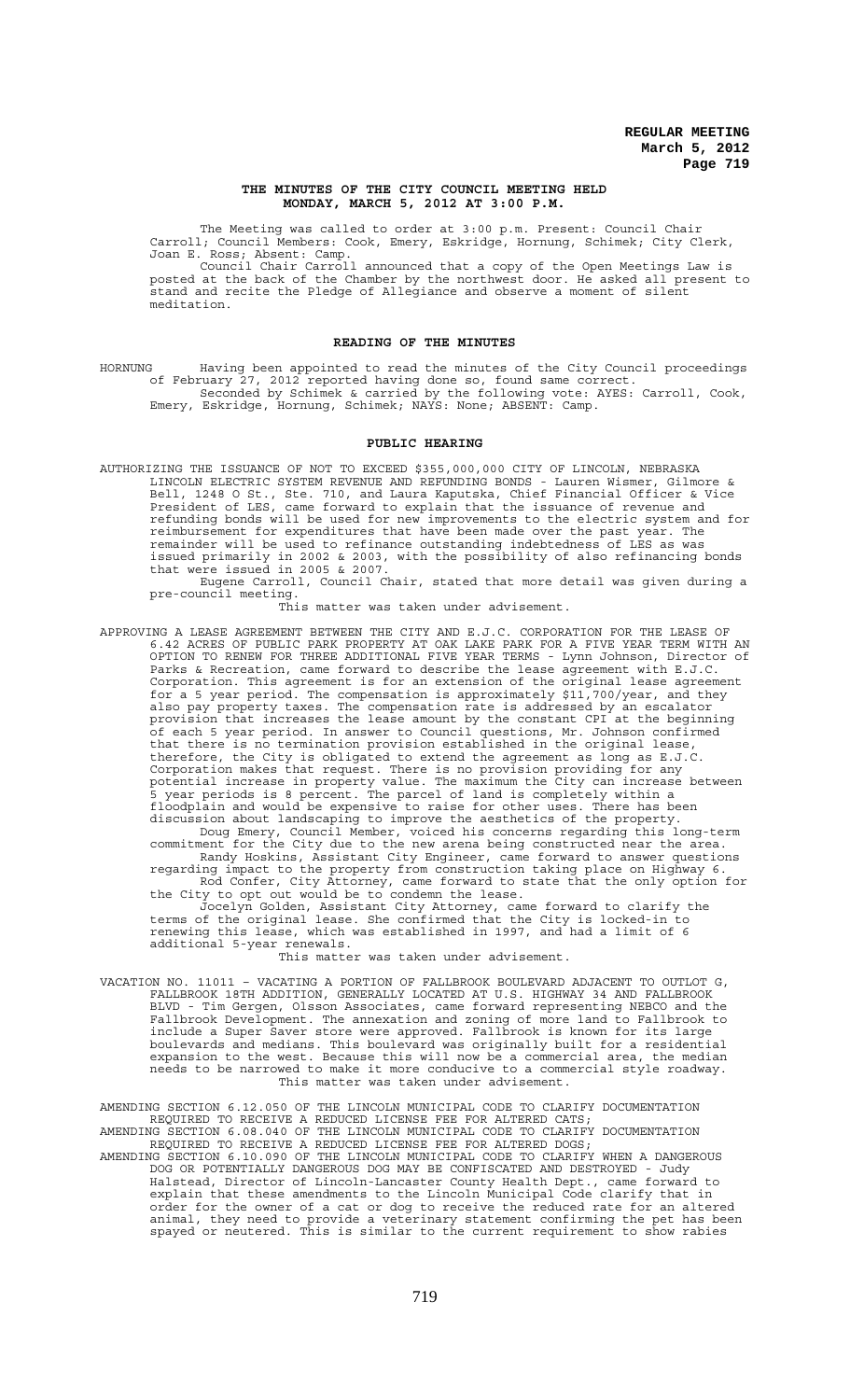certificates to acquire a pet license and will not place undue burden on pet owners.It will only apply to animals that are newly licensed for the first time as altered and will not apply to the 62,000 cats and dogs already licensed. The third amendment clarifies under what circumstances the animal "must" be confiscated and destroyed, versus all other circumstances when the animal "may" be confiscated and destroyed.

This matter was taken under advisement.

- APPROVING THE DEVELOPMENT AND CONDITIONAL ZONING AGREEMENT BETWEEN NEBRASKA NURSERIES, INC. AND THE CITY OF LINCOLN TO ASSURE THAT DIRECT ACCESS TO PIONEERS BLVD. WILL BE RELINQUISHED AND THAT A PUBLIC ACCESS EASEMENT WILL BE GRANTED SHOULD THE PROPERTY GENERALLY LOCATED AT SOUTH 80TH STREET AND PIONEERS BLVD. BE RE-ZONED TO O-2 SUBURBAN OFFICE DISTRICT;
- CHANGE OF ZONE 11043 APPLICATION OF NEBRASKA NURSERIES INC. FOR A CHANGE OF ZONE FROM R-3 RESIDENTIAL DISTRICT TO O-2 SUBURBAN OFFICE DISTRICT ON PROPERTY GENERALLY LOCATED SOUTHWEST OF THE INTERSECTION OF SOUTH 80TH STREET AND PIONEERS BOULEVARD - Larry Pfeil, 7820 Viburnum Drive, came forward to summarize the position of neighbors. After meeting with City departments, the neighborhood remained opposed to the easement the City suggested on the southern half of the property. In the future, when the adjacent residential lot is sold and rezoned for commercial purposes, there will be more traffic from the entire commercial development. The City departments have not been flexible in their discussions. Both items in question have remained unchanged despite neighborhood concerns.

Larry Rennecker, 7831 Viburnum Drive, came forward to state that it seems<br>unusual for the City to place an easement on 80<sup>th</sup> Street, which is a private road. Members of the Neighborhood Association and residents of the Preserve area are accountable for all street repair and snow removal, so the City has no involvement. Neighbors are also concerned about the future of the residential lot and the type of business that may eventually open. Lot 1 on Preserve on Antelope Creek is owned by the Grand Lodge. Should they develop a complimentary facility, it will create additional traffic and potential overflow parking on<br>80<sup>th</sup> Street. It should be a condition that 80<sup>th</sup> Street not be used for street parking now or in the future.

This matter was taken under advisement.

## **COUNCIL ACTION**

#### **REPORTS OF CITY OFFICERS**

REPORT FROM CITY TREASURER OF CITY CASH ON HAND AT THE CLOSE OF BUSINESS JANUARY 31, 2012 - CLERK presented said report which was placed on file in the Office of the City Clerk. **(5-21)**

#### **PETITIONS & COMMUNICATIONS**

- SETTING THE HEARING DATE OF MONDAY, MARCH 19, 2012 AT 3:00 P.M. FOR THE APPLICATION OF FUCOR INC. DBA VENUE FOR A CLASS CK LIQUOR LICENSE LOCATED AT 4111 PIONEER WOODS DRIVE, SUITE #100 - CLERK read the following resolution, introduced by Doug Emery, who moved its adoption:
- A-86710 BE IT RESOLVED by the City Council, of the City of Lincoln, that a hearing date is hereby set for Monday, March 19, 2012, at 3:00 p.m. or as soon thereafter as possible in the City Council Chambers, County-City Building, 555 S. 10th St., Lincoln, NE for the application of Fucor Inc. dba Venue Class CK Liquor License located at 4111 Pioneer Woods Drive, Suite #100. If the Police Dept. is unable to complete the investigation by said time, a new hearing date will be set.

Introduced by Doug Emery Seconded by Eskridge & carried by the following vote: AYES: Carroll, Cook, Emery, Eskridge, Hornung, Schimek; NAYS: None; ABSENT: Camp.

- SETTING THE HEARING DATE OF MONDAY, MARCH 19, 2012 AT 3:00 P.M. FOR THE APPLICATION OF FUCOR INC. DBA VENUE BANQUET ROOM FOR A CLASS I LIQUOR LICENSE LOCATED AT 4107 PIONEER WOODS DRIVE, SUITE #107 - CLERK read the following resolution, introduced by Doug Emery, who moved its adoption:
- A-86711 BE IT RESOLVED by the City Council, of the City of Lincoln, that a hearing date is hereby set for Monday, March 19, 2012, at 3:00 p.m. or as soon thereafter as possible in the City Council Chambers, County-City Building, 555 S. 10th St., Lincoln, NE for the application of Fucor Inc. dba Venue Banquet Room Class I liquor license located at 4107 Pioneer Woods Drive, Suite #107. If the Police Dept. is unable to complete the investigation by said time, a new hearing date will be set.

Introduced by Doug Emery Seconded by Eskridge & carried by the following vote: AYES: Carroll, Cook, Emery, Eskridge, Hornung, Schimek; NAYS: None; ABSENT: Camp.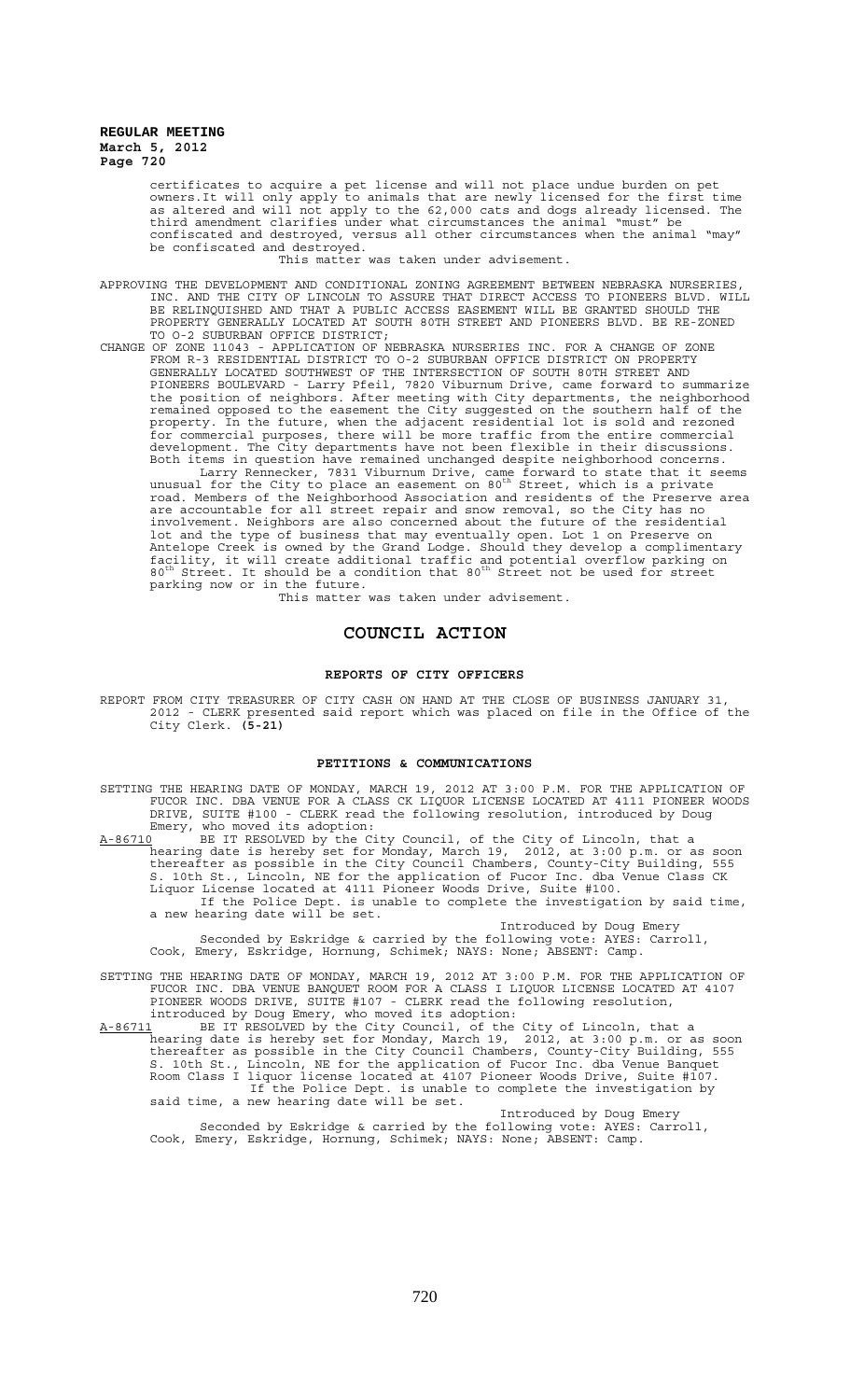PLACED ON FILE IN THE OFFICE OF THE CITY CLERK:

Administrative Amendment No. 12005 to Special Permit No. 1423J, Himark Estates, approved by the Planning Director on February 21, 2012, requested by FEW, Inc., to reduce the setback to the north adjacent to the golf course and increase the setback to the west for property generally located at S. 90th St. and Sandhills Court.

Administrative Amendment No. 11072 to Special Permit No. 1813A, The Preserve on Antelope Creek Community Unit Plan, approved by the Planning Director on February 22, 2012, requested by Manzitto, Inc., to revise the site plan to show reduced side yard setbacks of 3 feet for property at 4619 Hawthorne Drive.

## **MISCELLANEOUS REFERRALS - NONE**

## **LIQUOR RESOLUTIONS - NONE**

### **ORDINANCE - 2ND READING & RELATED RESOLUTIONS (as required)**

- AUTHORIZING THE ISSUANCE OF NOT TO EXCEED \$355,000,000 CITY OF LINCOLN, NEBRASKA LINCOLN ELECTRIC SYSTEM REVENUE AND REFUNDING BONDS - CLERK read an ordinance, introduced by Jonathan Cook, sixth series ordinance adopted under and pursuant to Ordinance No. 17879 Passed July 23, 2001; authorizing the issuance of Lincoln Electric System revenue and refunding bonds of the City of Lincoln, Nebraska in one or more series in an aggregate principal amount not to exceed \$355,000,000; Fixing in part and providing for the fixing in part of the details of such bonds; providing for the sale of such bonds and the application of the proceeds of such sale; taking other action in connection with the foregoing; and related matters, the second time.
- APPROVING A LEASE AGREEMENT BETWEEN THE CITY AND E.J.C. CORPORATION FOR THE LEASE OF 6.42 ACRES OF PUBLIC PARK PROPERTY AT OAK LAKE PARK FOR A FIVE YEAR TERM WITH AN OPTION TO RENEW FOR THREE ADDITIONAL FIVE YEAR TERMS - CLERK read an ordinance, introduced by Jonathan Cook, accepting and approving a Lease Agreement between the City of Lincoln and E.J.C. Corporation for the lease of 6.42 acres of public park property at Oak Lake Park in Lincoln, Lancaster County, Nebraska for a five year term with options for three additional five year terms, whereby E.J.C. Corporation is leasing the property for parking, storage of trucks, trailers, related equipment and raw materials used in the manufacture of trucks and trailers, the second time.
- VACATION NO. 11011 VACATING A PORTION OF FALLBROOK BOULEVARD ADJACENT TO OUTLOT G, FALLBROOK 18TH ADDITION, GENERALLY LOCATED AT U.S. HIGHWAY 34 AND FALLBROOK BLVD - CLERK read an ordinance, introduced by Jonathan Cook, vacatin a portion of<br>Fallbrook Boulevard adjacent to Outlot G, Fallbrook 18<sup>th</sup> Addition generally located at U.S. Highway 34 and Fallbrook Boulevard, and retaining title thereto in the City of Lincoln, Lancaster County, Nebraska, the second time.
- AMENDING SECTION 6.12.050 OF THE LINCOLN MUNICIPAL CODE TO CLARIFY DOCUMENTATION REQUIRED TO RECEIVE A REDUCED LICENSE FEE FOR ALTERED CATS - CLERK read and ordinance, introduced by Jonathan Cook, amending Section 6.12.050 of the Lincoln Municipal Code relating to cat licenses to clarify the documentation required to receive a reduced license fee for altered cats; and repealing Section 6.12.050 of the Lincoln Municipal Code as hitherto existing, the second time.
- AMENDING SECTION 6.08.040 OF THE LINCOLN MUNICIPAL CODE TO CLARIFY DOCUMENTATION REQUIRED TO RECEIVE A REDUCED LICENSE FEE FOR ALTERED DOGS - CLERK read an ordinance, introduced by Jonathan Cook, amending Section 6.08.040 of the Lincoln Municipal Code relating to dog licenses to clarify the documentation required to receive a reduced license fee for altered dogs; and repealing Section 6.08.040 of the Lincoln Municipal Code as hitherto existing, the second time.
- AMENDING SECTION 6.10.090 OF THE LINCOLN MUNICIPAL CODE TO CLARIFY WHEN A DANGEROUS DOG OR POTENTIALLY DANGEROUS DOG MAY BE CONFISCATED AND DESTROYED - CLERK read an ordinance, introduced by Jonathan Cook, amending Section 6.10.090 of the Lincoln Municipal Code relating to the confiscation of dangerous or potentially dangerous dogs to revise the code provisions as to when a dangerous dog or potentially dangerous dog shall or may be confiscated and destroyed; and repealing Section 6.10.090 of the Lincoln Municipal Code as hitherto existing, the second time.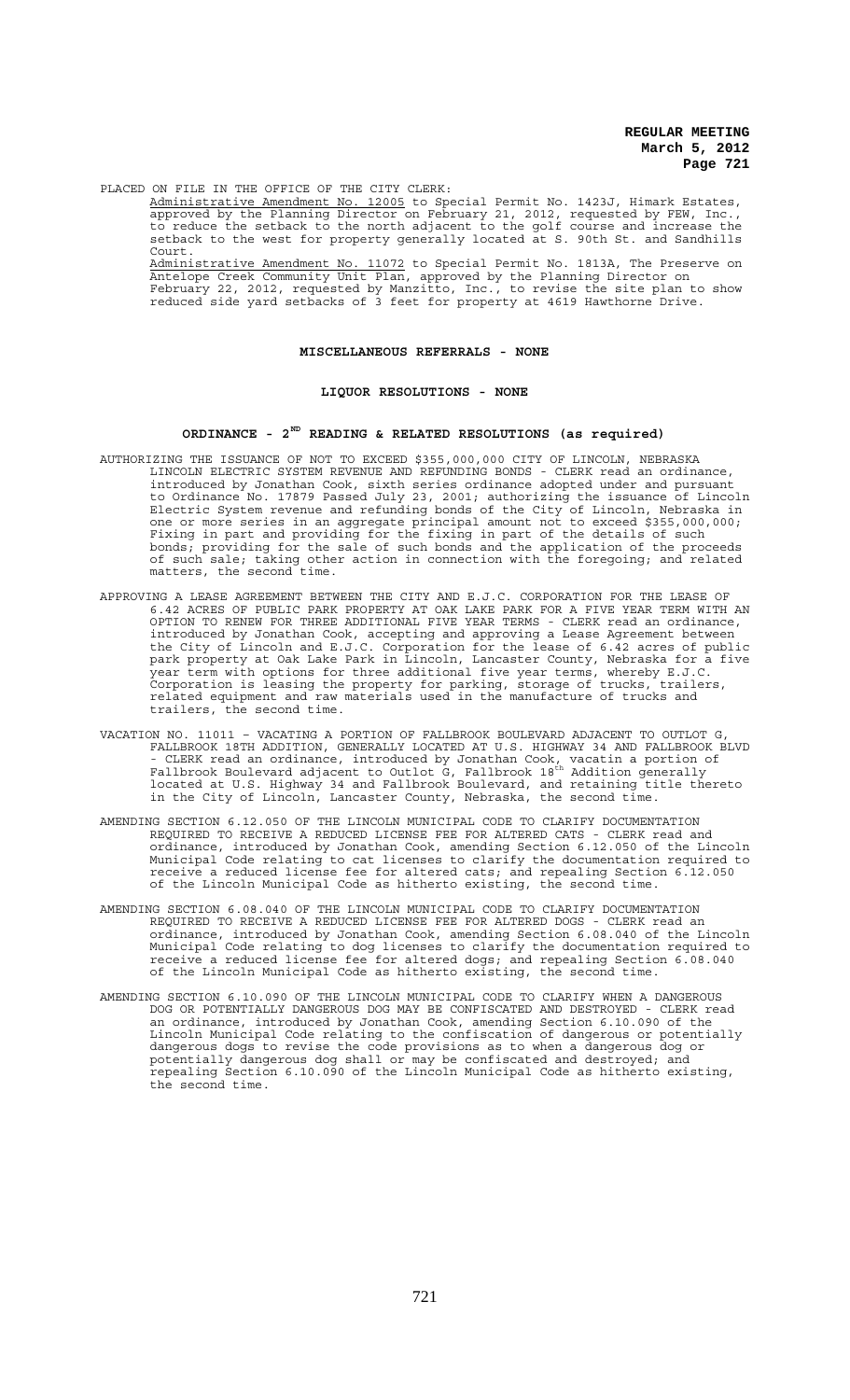#### **PUBLIC HEARING - RESOLUTIONS**

ACCEPTING THE REPORT OF NEW AND PENDING CLAIMS AGAINST THE CITY AND APPROVING DISPOSITION OF CLAIMS SET FORTH FOR THE PERIOD OF FEBRUARY 1 - 15, 2012 - CLERK read the following resolution, introduced by Jonathan Cook, who moved its adoption:

A-86712 BE IT RESOLVED by the City Council of the City of Lincoln, Nebraska: That the claims listed in the attached report, marked as Exhibit "A", dated February 16, 2012, of various new and pending tort claims filed against the City of Lincoln with the Office of the City Attorney or the Office of the City Clerk, as well as claims which have been disposed of, are hereby received as required by <u>Neb. Rev. Stat.</u> § 13-905 (Reissue 1997). The dispositions of claims by the Office of the City Attorney, as shown by the attached report, are hereby approved:

| DENIED CLAIMS                 |          | ALLOWED/SETTLED CLAIMS    |       |
|-------------------------------|----------|---------------------------|-------|
| John & Diane Kalita \$ 120.83 |          | Clark Schulte $$59.16$    |       |
| Genevieve Hoqq                | NAS*     | Gary D. White             | 75.00 |
| James Weathers                | 1,065.20 | Philip Van Ness 12,325.00 |       |
| Greg Blow                     | 20.32    |                           |       |
| * No Amount Specified         |          |                           |       |

The City Attorney is hereby directed to mail to the various claimants listed herein a copy of this resolution which shows the final disposition of their claim.

Introduced by Jonathan Cook Seconded by Eskridge & carried by the following vote: AYES: Carroll, Cook, Emery, Eskridge, Hornung, Schimek; NAYS: None; ABSENT: Camp.

### **PUBLIC HEARING ORDINANCES 3RD READING & RELATED RESOLUTIONS (as required)**

APPROVING THE DEVELOPMENT AND CONDITIONAL ZONING AGREEMENT BETWEEN NEBRASKA NURSERIES, INC. AND THE CITY OF LINCOLN TO ASSURE THAT DIRECT ACCESS TO PIONEERS BLVD. WILL BE RELINQUISHED AND THAT A PUBLIC ACCESS EASEMENT WILL BE GRANTED SHOULD THE PROPERTY GENERALLY LOCATED AT SOUTH 80TH STREET AND PIONEERS BLVD. BE RE-ZONED TO O-2 SUBURBAN OFFICE DISTRICT. (RELATED ITEMS: 12R-19, 12-10) (2/13/12- CON'T P.H. ON 2/27/12) (ACTION DATE: 2/27/12) (2/27/12 - CON'T P.H. ON 3/5/12) - CLERK read the following resolution, introduced by DiAnna Schimek, who moved its adoption:

A-86713 BE IT RESOLVED by the City Council of the City of Lincoln, Nebraska: That the Development and Conditional Zoning Agreement which is attached hereto marked as Attachment "A" and made a part hereof by reference, between the City and Nebraska Nurseries Incorporated, upon the terms and conditions contained in said Agreement to assure that direct access to Pioneers Blvd. will be relinquished and that a public access easement will be granted should the property be rezoned to O-2 Suburban Office District on property generally located at South 80th Street and Pioneers Blvd., legally described as Lot 1, The Preserve on Antelope Creek Addition, Lincoln, Lancaster County, Nebraska, is hereby approved and the Mayor is authorized to execute the Development and Conditional Zoning Agreement on behalf of the City.

BE IT FURTHER RESOLVED that the City Clerk is directed to return one fully executed copy of this Agreement to Rick Peo, Chief Assistant City Attorney, for distribution to Nebraska Nurseries Incorporated.

BE IT FURTHER RESOLVED that the City Clerk is directed to record the Development and Conditional Zoning Agreement or a summary memorandum thereof with the Register of Deeds, filing fees to be paid by Nebraska Nurseries Incorporated.

Introduced by DiAnna Schimek Seconded by Eskridge & carried by the following vote: AYES: Carroll, Cook, Emery, Eskridge, Schimek; NAYS: Hornung; ABSENT: Camp.

COUNCIL gave unanimous consent following discussion to allow Council Member Schimek to reverse her vote.

Resolution carried by the following vote: AYES: Carroll, Cook, Emery, Eskridge; NAYS: Hornung, Schimek; ABSENT: Camp.

CHANGE OF ZONE 11043 - APPLICATION OF NEBRASKA NURSERIES INC. FOR A CHANGE OF ZONE FROM R-3 RESIDENTIAL DISTRICT TO O-2 SUBURBAN OFFICE DISTRICT ON PROPERTY GENERALLY LOCATED SOUTHWEST OF THE INTERSECTION OF SOUTH 80TH STREET AND PIONEERS BOULEVARD. (RELATED ITEMS: 12R-19, 12-10) (2/13/12- CON'T P.H. ON 2/27/12) (ACTION DATE:  $2/27/12$ ) ( $2/27/12$  -  $CON'T P.H.$  ON  $3/5/12$ ) -  $CLERK$  read an ordinance, introduced by DiAnna Schimek, amending the Lincoln Zoning District Maps adopted by reference and made a part of Title 27 of the Lincoln Municipal Code, pursuant to Section 27.05.020 of the Lincoln Municipal Code, by changing the boundaries of the districts established and shown thereon, the third time. SCHIMEK Moved to pass the ordinance as read.

Seconded by Eskridge & carried by the following vote: AYES: Carroll, Cook, Emery, Eskridge, Hornung, Schimek; NAYS: None; ABSENT: Camp.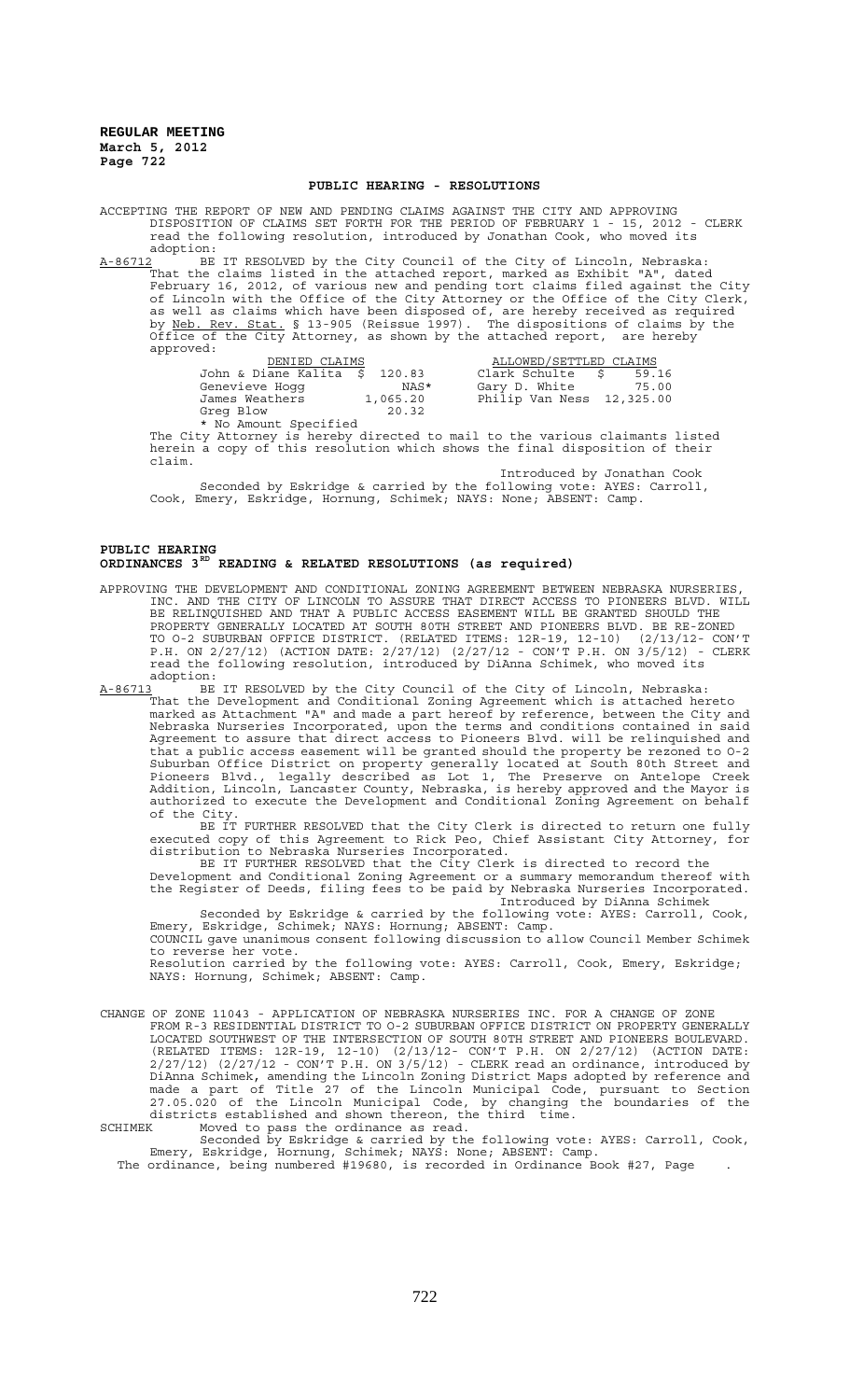# **ORDINANCES - 1ST READING & RELATED RESOLUTIONS (as required)**

- CHANGE OF ZONE 05004A APPLICATION OF LENITY GROUP AND REALTY TRUST GROUP TO AMEND THE PINE GARDEN PLANNED UNIT DEVELOPMENT TO REPLACE 28 DWELLING UNITS WITH A 66-BED MEMORY CARE FACILITY AND TO REDUCE THE TOTAL COMMERCIAL FLOOR AREA FROM 25,300 SQUARE FEET TO 17,420 SQUARE FEET, ON PROPERTY GENERALLY LOCATED NORTHWEST OF THE INTERSECTION OF SOUTH 84TH STREET AND OLD CHENEY ROAD - CLERK read an ordinance, introduced by Doug Emery, amending the development plan for the Pine Garden Planned Unit Development in order to replace 28 dwelling units with a 66-bed memory care facility, to reduce the total commercial floor area from 25,300 square feet to 17, 420 square feet and to reduce the Design Standard turnaround radius for cul-de-sacs from 43.1 feet to 30 feet on property generally located northwest of the<br>intersection of South 84<sup>th</sup> Street and Old Cheney Road and legally described as: Lot 113 I.T., and Lots 90, 91 I.T. except the east 13 feet thereof, located in the<br>Southeast Quarter of Section 10, Township 9 North, Range 7 East of the 6<sup>th</sup> P.M., Lancaster County, Nebraska, the first time.
- CHANGE OF ZONE 11040 AMENDING SECTION 27.67.040 OF THE LINCOLN MUNICIPAL CODE RELATING TO SPECIAL PARKING REQUIREMENTS TO DELETE SPECIAL PARKING REQUIREMENTS FOR ROOMING AND BOARDING HOUSES AND TO REVISE THE PARKING REQUIREMENTS FOR FRATERNITIES AND SORORITIES - CLERK read an ordinance, introduced by Doug Emery, amending Section 27.67.040 of the Lincoln Municipal Code relating to special parking requirements to delete special parking requirements for rooming and boarding houses and to revise the parking requirements for fraternities and sororities; and repealing 27.67.040 Section of the Lincoln Municipal Code as hitherto existing, the first time.
- CHANGE OF ZONE 11042 APPLICATION OF LANCASTER COUNTY SCHOOL DISTRICT #1 FOR A CHANGE OF ZONE FROM R-1 RESIDENTIAL DISTRICT, R-2 RESIDENTIAL DISTRICT, B-1 LOCAL BUSINESS DISTRICT, AND H-2 HIGHWAY BUSINESS DISTRICT TO B-1 LOCAL BUSINESS DISTRICT PUD ON PROPERTY GENERALLY LOCATED AT THE SOUTHWEST CORNER OF LYNCREST DRIVE AND O STREET, FOR A PLANNED UNIT DEVELOPMENT DISTRICT DESIGNATION OF SAID PROPERTY, AND APPROVAL OF A DEVELOPMENT PLAN TO ALLOW OFFICE AND COMMERCIAL USES NOT EXCEEDING APPROXIMATELY 183,000 SQUARE FEET IN FLOOR AREA - CLERK read an ordinance, introduced by Doug Emery, amending the Lincoln Zoning District Maps attached to and made a part of Title 27 of the Lincoln Municipal Code, as provided by Section 27.05.020 of the Lincoln Municipal Code, by changing the boundaries of the districts established and shown thereon, the first time.

## **ORDINANCES - 3RD READING & RELATED RESOLUTIONS (as required)**

APPROVING A REAL ESTATE PURCHASE AGREEMENT AND LEASE AGREEMENT BETWEEN THE LINCOLN-LANCASTER COUNTY PUBLIC BUILDING COMMISSION ON BEHALF OF THE CITY OF LINCOLN AND LANCASTER COUNTY & ALFRED BENESCH & COMPANY FOR THE PURCHASE AND LEASE BACK OF PROPERTY LOCATED AT 825 J STREET (REQUEST TO CONTINUE P.H. TO 1/30/12) (1/9/12 - P.H. CON'T TO 1/30/12 W/ACTION ON 2/6/12)(2/6/12 - Action Delayed 3 wks. To 2/27/12) (Action Delayed 1 wk to 3/5/12)- PRIOR to reading:

COOK Moved to amend Bill No. 11-191 in the following manner:

On page 1, line 14, at the end of the sentence, insert the following: "provided that, the staff of the Public Building Commission is authorized to explore and negotiate more favorable terms of financing in lieu of the financing terms set forth in said Agreements if such financing is available." Seconded by Schimek & carried by the following vote: AYES: Carroll, Cook,

Emery, Eskridge, Hornung, Schimek; NAYS: None; ABSENT: Camp.

CLERK Read an ordinance, introduced by Doug Emery, accepting and approving a Real Estate Purchase Agreement and a Lease Agreement between the Lincoln-Lancaster County Public Building Commission, on behalf of the City of Lincoln and Lancaster County, and Alfred Benesch & Company for the purchase and leaseback of property generally located at 825 J Street, the third time. EMERY Moved to pass the ordinance as amended.

Seconded by Cook & carried by the following vote: AYES: Carroll, Cook, Emery, Eskridge, Schimek; NAYS: Hornung; ABSENT: Camp.

The ordinance, being numbered #19681, is recorded in Ordinance Book #27, Page .

AMENDING CHAPTER 14.75 OF THE LINCOLN MUNICIPAL CODE RELATING TO DRIVEWAY APPROACHES AND CURBS BY AMENDING SECTION 14.75.010 TO AMEND THE DEFINITION OF "REGULATIONS" TO MEAN GUIDELINES AND REGULATIONS UNDER THE CITY OF LINCOLN ACCESS MANAGEMENT POLICY; AMENDING SECTION 14.75.060 TO PROVIDE THAT BEFORE A PERMIT FOR A DRIVEWAY APPROACH MAY BE DENIED, THE BUILDING OFFICIAL OR PUBLIC WORKS OFFICIAL, AS APPLICABLE, SHALL INDICATE THE STANDARDS OR REQUIREMENTS THAT PREVENT APPROVAL OF THE PERMIT APPLICATION; ADDING A NEW SECTION NUMBERED 14.75.065 TO PROVIDE FOR THE SUBMISSION OF A REQUEST FOR DEVIATION BY THE APPLICANT; ADDING A NEW SECTION NUMBERED 14.75.067 TO PROVIDE THE PROCESS FOR APPEALING THE DECISION OF THE BUILDING OFFICIAL OR PUBLIC WORKS DECISION ON A REQUESTED DEVIATION; AND ADDING A NEW SECTION NUMBERED 14.75.069 TO PROVIDE THE PROCESS FOR APPEALING THE DECISION FOR ACCESS ON A STATE OR FEDERAL CONTROLLED ROUTE. (RELATED ITEMS: 12-13, 12R-22, 12R-21) (ACTION DATE: 2/27/12) - CLERK read an ordinance, introduced by DiAnna Schimek, amending Chapter 14.75 of the Lincoln Municipal Code relating to Driveway Approaches and Curbs by amending Section 14.75.010 to amend the definition of "regulations" to mean guidelines and regulations under the City of Lincoln Access Management Policy; amending Section 14.75.060 to provide that before a permit for a driveway approach may be denied, the Building Official or Public Works Official, as applicable, shall indicate the standards or requirements that prevent approval of the permit application; adding a new section numbered 14.75.065 to provide for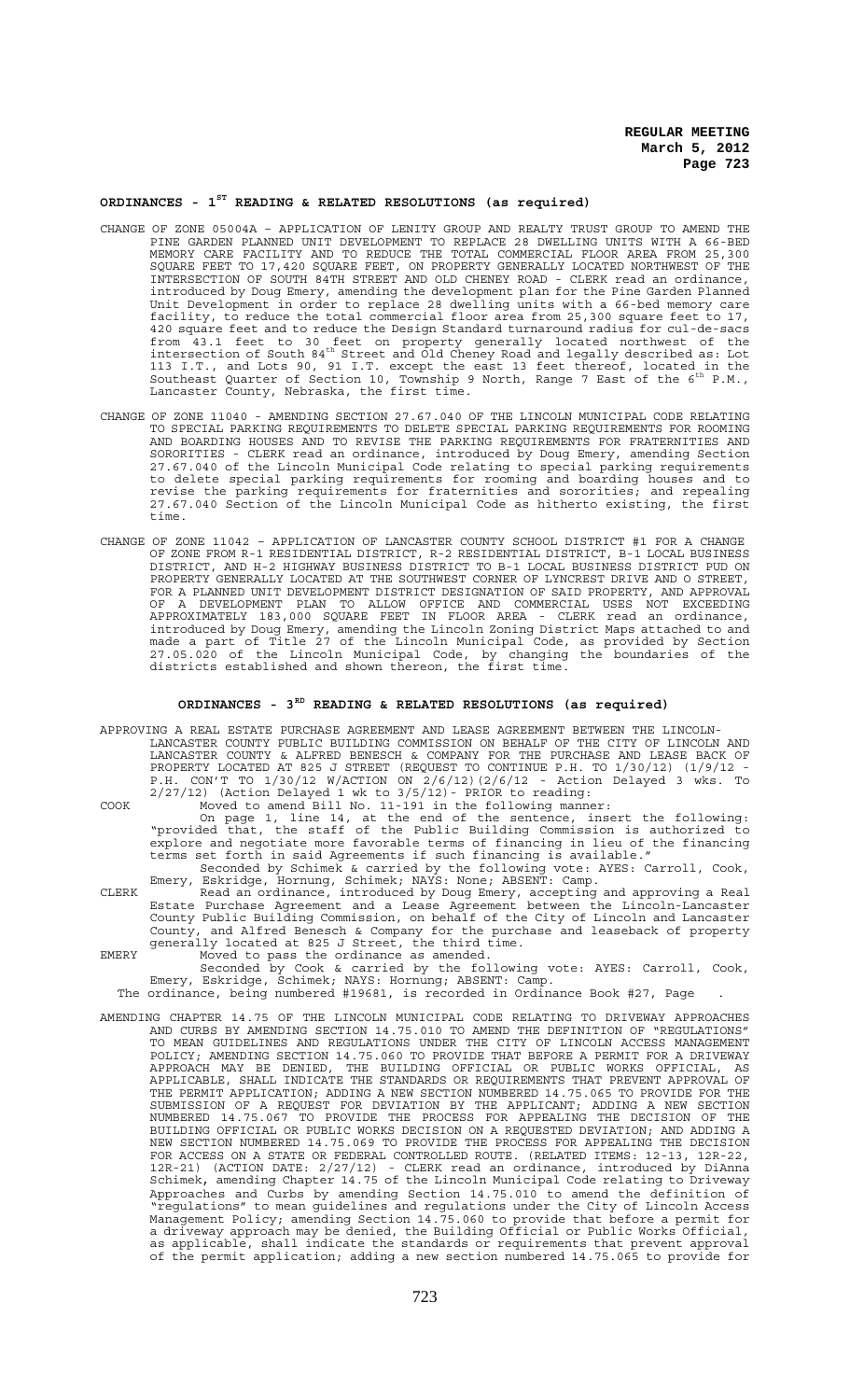the submission of a request for deviation by the applicant; adding a new section numbered 14.75.067 to provide the process for appealing the decision of the Building Official or Public Works Decision on a requested deviation; adding a new section numbered 14.75.069 to provide the process for appealing the decision for access on a state or federal controlled route; and repealing Sections 14.75.010 and 14.75.060 of the Lincoln Municipal Code as hitherto existing, the third time.

SCHIMEK Moved to pass the ordinance as read. Seconded by Cook & carried by the following vote: AYES: Carroll, Cook, Emery, Eskridge, Schimek; NAYS: Hornung; ABSENT: Camp.

The ordinance, being numbered #19682, is recorded in Ordinance Book #27, Page .

ADOPTING THE CITY OF LINCOLN ACCESS MANAGEMENT POLICY TO REPLACE THE EXISTING DRIVEWAY DESIGN STANDARDS. (RELATED ITEMS: 12-13, 12R-22, 12R-21) (ACTION DATE: 2/27/12) (Request to delay action 1 wk to 3/5/12) (2/27/12 - Action delayed 1 wk to 3/5/12) - CLERK read the following resolution, introduced by DiAnna Schimek, who moved its adoption:

 $A-86714$  WHEREAS, the City of Lincoln Access Management Policy recognizes the need to provide reasonable access to property while protecting the effective and safe flow of traffic on the surrounding road system; and

WHEREAS, the City of Lincoln finds that access to a property is appropriate when standards for traffic safety and flow are met in a satisfactory manner; and WHEREAS, the City of Lincoln recognizes that the goal of the City's Access Management Policy is to set clear guidelines in one accessible document.

NOW THEREFORE, BE IT RESOLVED, the City Council of the City of Lincoln, Nebraska does hereby adopt the City of Lincoln Access Management Policy attached hereto as Attachment A.

Introduced by DiAnna Schimek

Seconded by Emery & carried by the following vote: AYES: Carroll, Cook, Emery, Eskridge, Schimek; NAYS: Hornung; ABSENT: Camp.

- MISC. 11007 AMENDING THE CITY OF LINCOLN DESIGN STANDARDS TO REPEAL CHAPTER 4.00 DRIVEWAY DESIGN STANDARDS TO ALLOW FOR THE ADOPTION OF THE CITY'S ACCESS MANAGEMENT POLICY AND AMENDING SECTION 1 OF CHAPTER 1.00 AND REPEALING SECTION 2.34 OF CHAPTER 1.00 TO CLARIFY THE NECESSITY OF REPEALING CHAPTER 4.00. (RELATED ITEMS: 12-13, 12R-22, 12R-21) (ACTION DATE: 2/27/12) (2/27/12 - Action Delayed 1 wk. to 3/5/12) - CLERK read the following resolution, introduced by DiAnna Schimek, who moved its
- adoption:<br>A-86715 WHI A-86715 WHEREAS, the City of Lincoln has previously adopted the City of Lincoln Design Standards by Resolution No. A-80518; and

WHEREAS, the repeal of Chapter 4.00, Driveway Design Standards, is necessary to adopt the City's Access Management Policy; and

WHEREAS, an amendment to Section 1 of Chapter 1.00, Request for Waiver, Procedure, and the repeal of Section 2.3 of Chapter 1.00 is necessary to clarify the repeal of Chapter 4.00.

NOW, THEREFORE, BE IT RESOLVED by the City Council of the City of Lincoln, Nebraska:

1. That Chapter 4.00, Driveway Design Standards, of the City of Lincoln Design Standards, adopted by the City Council on November 6, 2000 by Resolution No. A-80518, be and the same is hereby repealed in its entirety as shown on Attachment "A" which is attached hereto and incorporated herein by reference.

2. That Chapter 1.00, Request for Waiver, Procedure, of the City of Lincoln Design Standards, adopted by the City Council on November 6, 2000 by Resolution No. A-80518, be and the same is hereby amended by amending Section 1, "Purpose," as shown on Attachment "B" which is attached hereto and incorporated herein by reference.

3. That Section 2.3, "Design Standards for Driveways Under Chapter 14.75 of the Lincoln Municipal Code," of Chapter 1.00 of the City of Lincoln Design Standards, adopted by the City Council on November 6, 2000 by Resolution No. A-80518, be and the same is hereby repealed as shown on Attachment "C" which is attached hereto and incorporated herein by reference.

Introduced by Dianna Schimek

Seconded by Emery & carried by the following vote: AYES: Carroll, Cook, Emery, Eskridge, Schimek; NAYS: Hornung; ABSENT: Camp.

### **OPEN MICROPHONE - NONE**

## **MISCELLANEOUS BUSINESS**

#### **PENDING -**

COOK Moved to extend the Pending List to March 12, 2012. Seconded by Hornung & carried by the following vote: AYES: Carroll, Cook, Emery, Eskridge, Hornung, Schimek; NAYS: None; ABSENT: Camp.